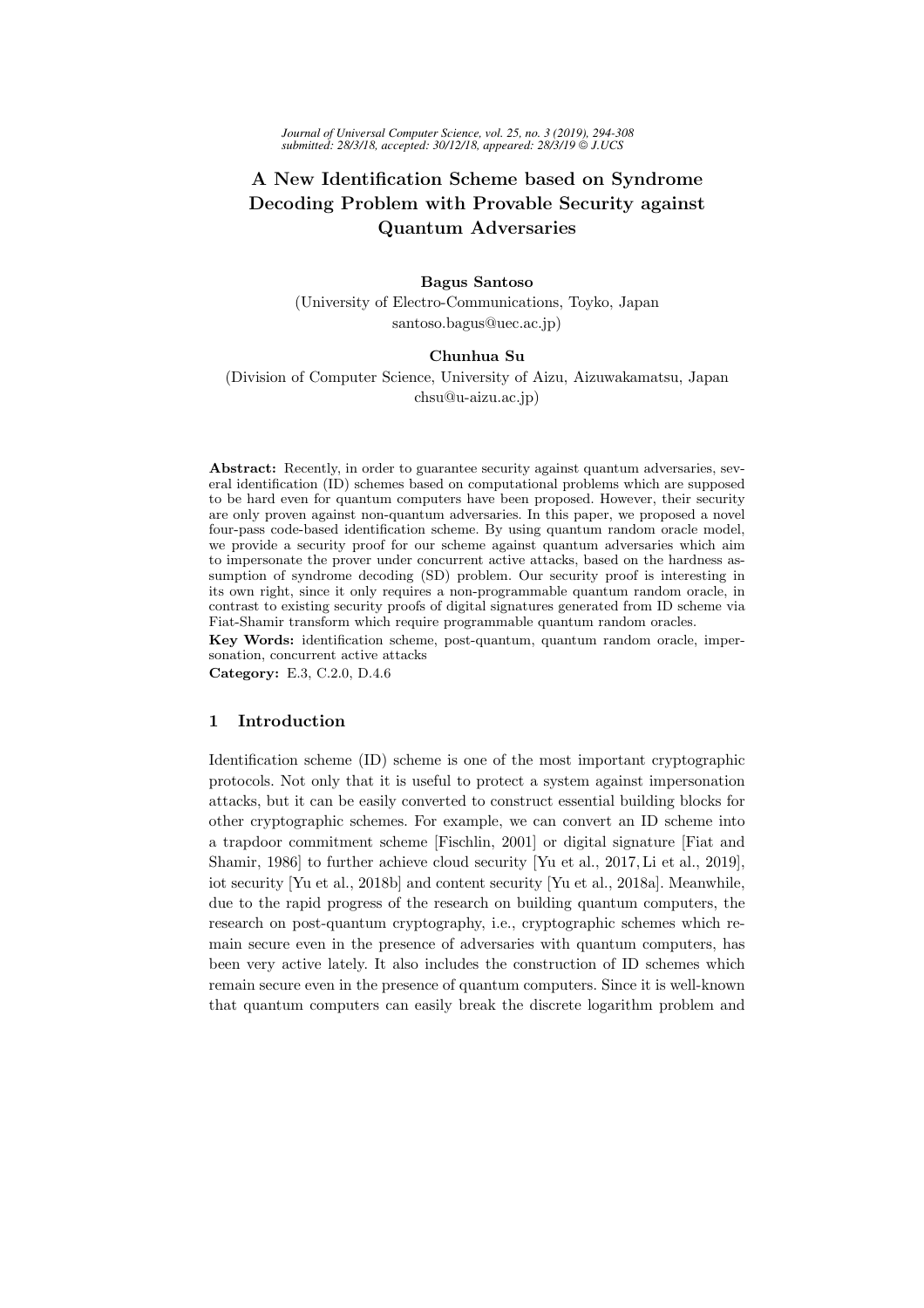solve integer factorization efficiently, we need to construct ID schemes based on computational problems which are still hard to solve even by using quantum computers. During the last decade, problems based on lattices, multivariate quadratic polynomials, and codes are considered as the most suitable computational problems for post-quantum cryptography.

# Contribution and Main Idea

Stern proposed the first code-based ID schemes in his seminal paper in 1996 [Stern, 1996]. Santoso modified Stern's ID scheme such that the cheating probability of adversary per round decreases from 2/3 to 1/2. However, both ID schemes have not been proven secure against quantum adversaries. In this paper, we propose a modification of Santoso's ID Scheme and prove its security against quantum adversaries which try to impersonate honest provers under concurrently active attacks.

The most crucial part in our security proof against impersonation under concurrently active attacks is that we need to simulate honest provers in concurrent way without knowing the secret key. We prove the security of our scheme in quantum random oracle  $(QRO)$  model. We use the idea introduced by Unruh [Unruh, 2017] for constructing quantum random oracle, i.e., we select a hidden random univariate polynomial f with degree  $2q_H$  to substitute the hash function in quantum random oracle model, where the total queries to hash function is upper-bounded by  $q_H$ . Using construction proposed by Unruh, [Unruh, 2017] we can compute the preimages of f using Berlekamp's algorithm [Berlekamp, 1971] efficiently. In the first pass of the interactive protocol, we require the verifier to send the hash value of its challenge which will be send later after the commitment. Since the hash function is simulated by QRO, which is  $f$ , inside the security proof, we can compute the preimage of  $f$  before sending the commitment and know the future value of challenge which verifier will send after receiving commitment. Since the ID scheme is such that one can response properly to the verifier without knowing secret key corresponding to the public verification key if one knows the challenge before hand, we can easily simulate the provers in concurrent way.

It should be noted that in the existing work of using quantum random oracle for proving the security of digital signatures against quantum adversaries, the programmability of quantum random oracle is necessary [Unruh, 2017]. However, we show in this paper that non-programmable quantum random oracle is sufficient to prove the security of ID scheme against quantum adversaries under concurrent active attacks.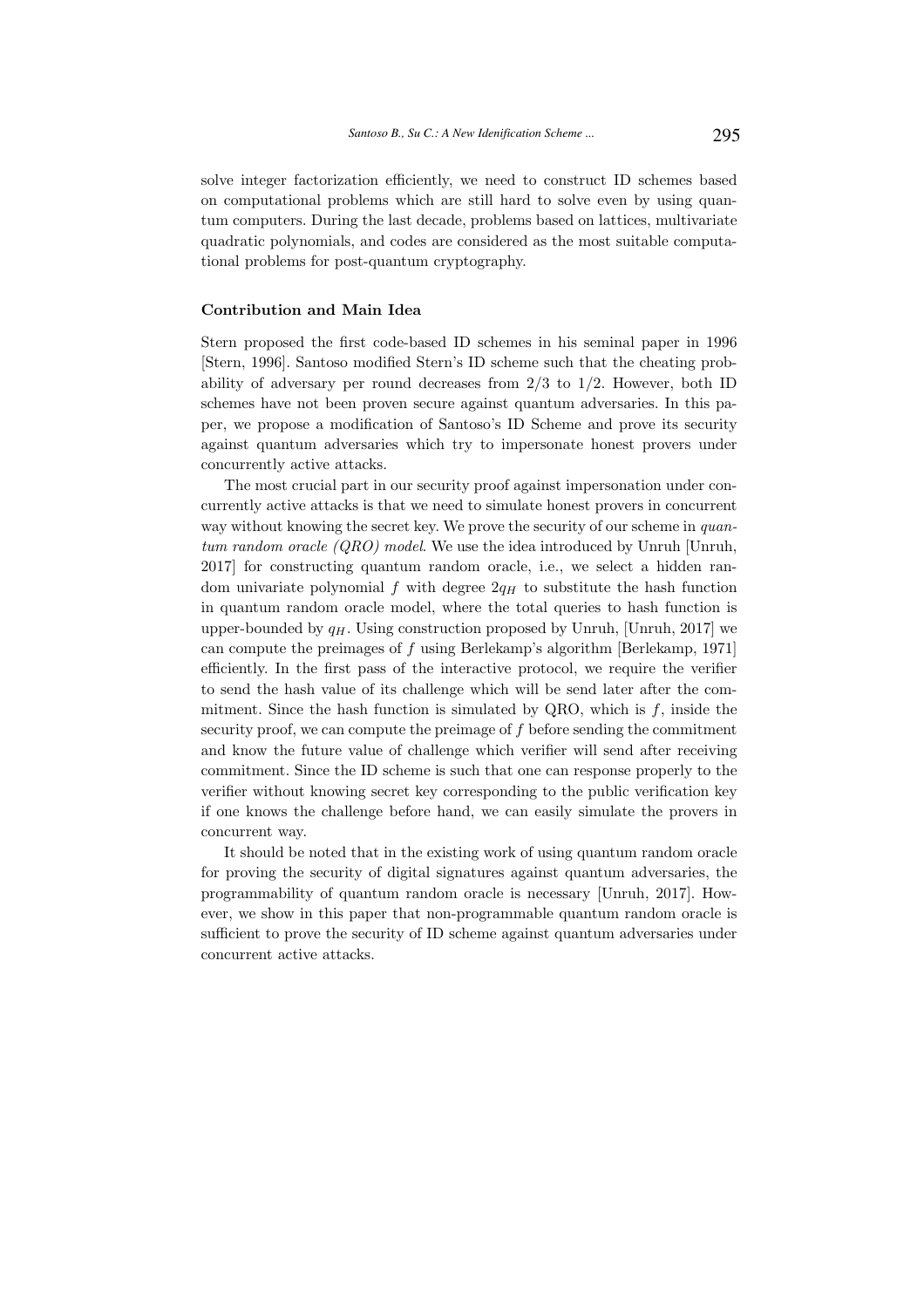# 2 Preliminaries

In this section, we provide the notations and definitions used throughout this paper and we recall the description of Stern's protocol.

NOTATIONS. The empty string is denoted by  $\bot$ . If x is a string, then  $x \in \{0,1\}^n$ denotes that x is the n-bit binary string and if A is a matrix, then  $A \in \{0,1\}^{m \times n}$ denotes that  $A$  is the binary matrix of  $m$  rows and  $n$  columns. Hamming weight of a string x, denoted by  $hw(x)$  is the number of 1s it includes and  $\mathbb{S}_p^n$  is the set of n-bit binary strings of hamming weight p.  $\Pi_n$  denotes the set of permutations order n. The symbol  $\parallel$  denotes concatenation. A finite field with q elements is denoted by  $\mathbb{F}_q$ . In this paper, unless noted otherwise, any field is assumed to be the binary field  $\mathbb{F}_2$ . We use the notation  $\{0, 1\}$  and  $\mathbb{F}_q$  interchangeably.

We say that any problem  $\mathbb P$  is *hard* if there is no algorithm solves it within polynomial time with non-negligible probability. Unless noted otherwise, any algorithm is a probabilistic polynomial time algorithm. Also, unless noted otherwise, throughout this paper, an algorithm is considered as both classical and quantum algorithm.

Definition 1. (Syndrome Decoding (SD) Problem).A syndrome decoding problem is defined as follows.

Given:  $v \in \mathbb{F}_2^m$ ,  $H \in \mathbb{F}_2^{m \times n}$ ,  $w \in \mathbb{N}$ 

**Output:**  $s \in \mathbb{F}_2^n$  such that  $Hs^T = v$  and  $hw(s) = w$  hold for all  $i \in [0, n]$ .

The SD problem is said to be  $\varepsilon_{SD}$ -hard if there is no algorithm can solve the problem with success probability at least  $\varepsilon_{SD}$  within polynomial time. It is has been proven by Berlekamp et al. [Berlekamp et al., 1978] that SD problem is NP complete. Thus, the hardest case of SD problem is guaranteed to be hard even for quantum computers.

Definition 2. (Identification (ID) Scheme). An identification scheme ID is a tuple of algorithms, i.e., a setup parameter generator algorithm, a keygeneration algorithm  $\mathcal{K}_{\text{gen}}$ , a prover P and a verifier V which are defined as follows. A setup parameter generator takes input the security parameter and outputs setup parameter param. The key-generation algorithm  $\mathcal{K}_{\text{gen}}$  takes input setup parameter *param*, and outputs a public key and a secret key  $(pk, sk)$ . A pair of algorithms  $(P, V)$  denotes an interactive protocol consisting of a prover P and a verifier V, where a common input is  $(\text{param}, \text{pk})$  and an auxiliary input of  $P$  is sk. After interactions,  $V$  outputs a bit as a verification result. Security against impersonation under concurrent active attacks considers an adversary whose goal is to impersonate an honest prover without the knowledge of the secret key, after the adversary is allowed to launch identification sessions with number of honest provers concurrently without any synchronization.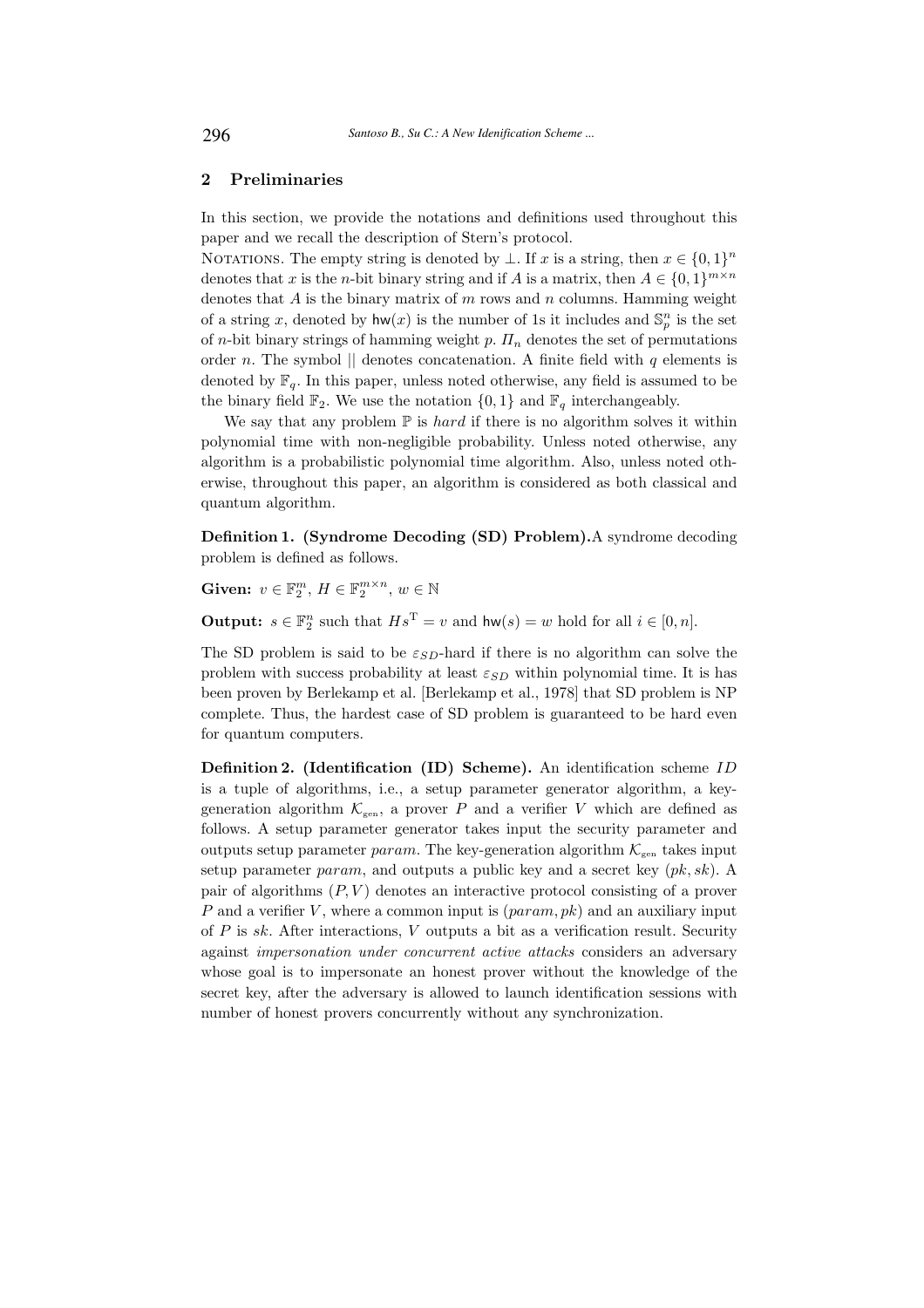Definition 3. (Statistically Hiding and Computationally Binding String Commitment Scheme [Sakumoto et al., 2011]). The string commitment scheme com is a two-stage interactive protocol between a sender and a receiver using a string commitment function com. In the first stage, the sender computes a commitment value  $c \leftarrow \text{com}(s; \rho)$  and sends c to the receiver, where s is a string and  $\rho$  is a random string. In the second stage, the sender gives  $(s, \rho)$  to the receiver and the receiver verifies  $c = \text{com}(s; \rho)$ . Informally, the string commitment scheme com is called statistically hiding if and only if no receiver can distinguish two commitment values generated from two different strings even if the receiver is computationally unbounded. And the string commitment scheme com is called computationally binding if and only if no polynomial time sender can change the committed string after the first phase.

Remark On Commitment. In this paper, we follow the style of Stern [Stern, 1996] and Sakumoto et al. [Sakumoto et al., 2011], where we omit the explicit handling of  $\rho$ , although the commitment is computed using an auxiliary random string  $\rho$ . In practice,  $\rho$  is chosen randomly with a sufficient length such that the statistical hiding is guaranteed. We abuse the exact notation of the commitment scheme with randomness by calling it commitment function. For a detailed concrete construction of a practical commitment scheme, please refer to [Stern, 1996, Sakumoto et al., 2011].

#### 3 Proposed ID Scheme

The detailed description of one elementary round of our proposed ID scheme is shown in Fig. 1 (on the next page). We set the public key  $pk$  and secret key  $sk$ as follows.

- $\mathsf{pk}: H \in \mathbb{F}_q^{m \times n}, v \in \mathbb{F}_q^m, w \in \mathbb{N}$ , commitment function  $\mathsf{com}(\cdot)$ , hash function  $\mathsf{hash}(\cdot): \{0, 1\}^* \to \{0, 1\}^{4n}$
- sk :  $s \in \mathbb{F}_q^n$  such that  $Hs^{\top} = v$ , hw $(s) = w$  holds.

Our proposed ID scheme is constructed based on the ID scheme proposed by Santoso [Santoso, 2018].

The full round ID scheme consists of the repetitions of the elementary round shown in Fig. 1 for  $\ell$  times. The size of  $\ell$  is closely related to the success probability of impersonation attack. The detailed relation between  $\ell$  and the impersonation attack will be revealed shortly when we show the soundness property of the proposed ID scheme.

It is easy to see that an honest prover with the knowledge of s who is interacting honestly according to the protocol shown in Fig. 1 is always accepted by verifier.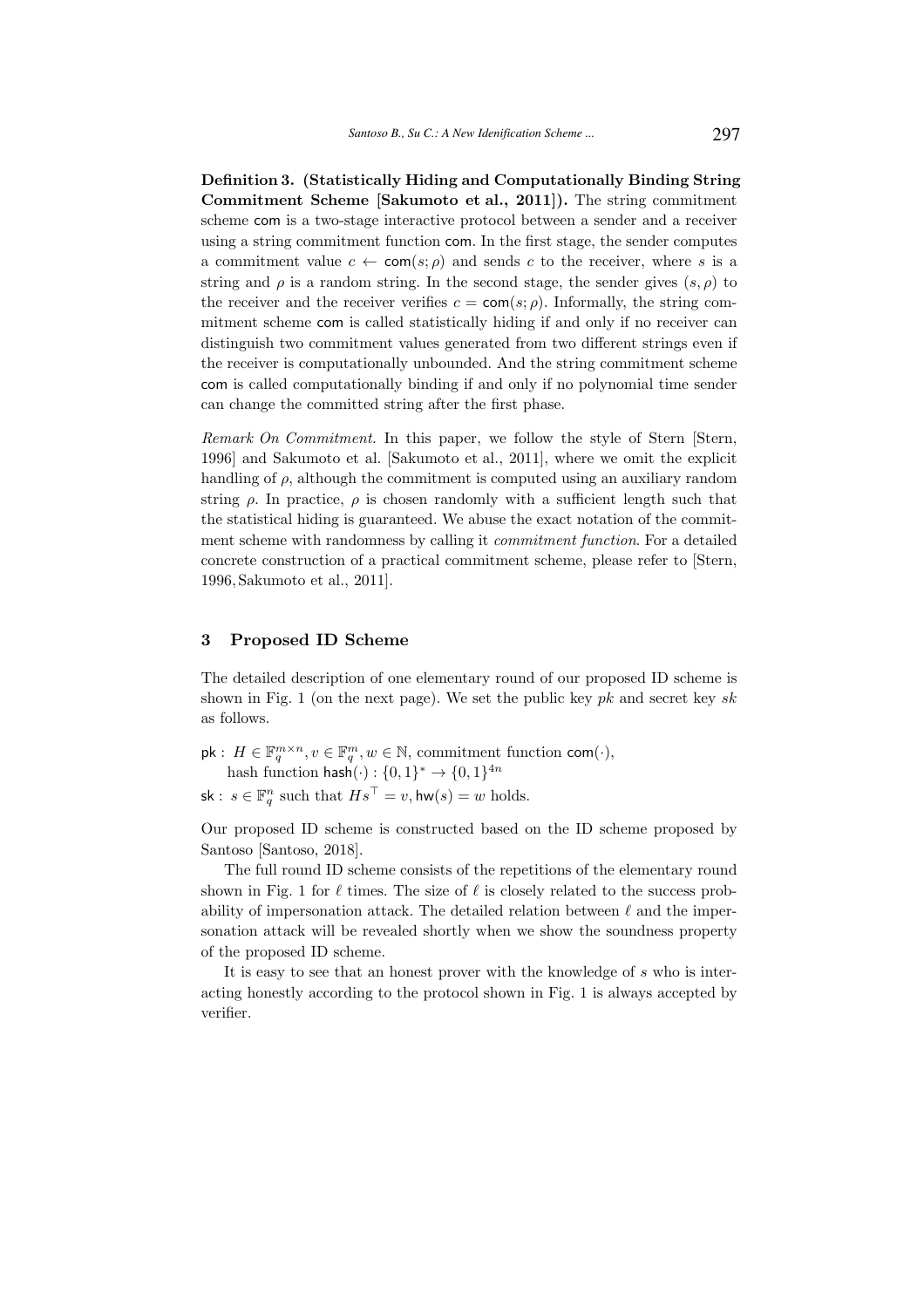- **0. Verifier Commitment:** Verifier V picks randomly  $\gamma$ ,  $\overline{\gamma} \overset{\$}{\leftarrow} \mathbb{F}_2^{2n-1}$  and  $b \stackrel{\$}{\leftarrow} \{0, 1, 2, 3\}$ . V sends  $c_V = \mathsf{hash}(b_{[2]}\|\gamma\|\overline{\gamma})$  and  $\overline{\gamma}$  to the prover, where  $b_{[2]}$  denotes the representation of b in binary.
- 1. Prover Commitment: Prover P computes the followings:  $r_1, r_2 \overset{\$}{\leftarrow} \mathbb{F}_q^n, \sigma_1, \sigma_2 \overset{\$}{\leftarrow} \varPi_n$  $c_1 = \mathsf{com}(\dot{H}r_1^\top \oplus v\|\sigma_1),\,c_2 = \mathsf{com}(r_1\cdot \sigma_1),\,c_3 = \mathsf{com}((r_1 \oplus s)\cdot \sigma_1),$  $c_4 = \mathsf{com}(Hr_2^\top \oplus v\|\sigma_2),\,c_5 = \mathsf{com}(r_2\cdot \sigma_2),\,c_6 = \mathsf{com}((r_2 \oplus s)\cdot \sigma_2),$  $h_0 = \text{hash}(r_1 \| \sigma_1 \| r_2 \oplus s \| \sigma_2), h_1 = \text{hash}(r_1 \oplus s \| \sigma_1 \| r_2 \| \sigma_2)$  $h_2 = \mathsf{hash}(r_1 \cdot \sigma_1 || (r_1 \oplus s) \cdot \sigma_1 || r_2 || \sigma_2), h_3 = \mathsf{hash}(r_1 || \sigma_1 || r_2 \cdot \sigma_2 || (r_2 \oplus s) \cdot \sigma_1 || r_3)$  $s) \cdot \sigma_2$ )

Prover sends  ${c_i}_{i=1}^6$  and  ${h_i}_{i=0}^3$  to verifier V.

- **2. Challenge:** *V* sends *b* and  $\gamma$  to *P*.
- **3. Response:** Upon receiving b, Prover checks whether  $c_V = \mathsf{hash}(b_{[2]}||\gamma||\overline{\gamma})$ holds. If it does not hold, P aborts. Otherwise, P computes  $z_0, z_1, z_2, z_3$ as follows:

if  $b = 0$ :  $z_0 = r_1$ ,  $z_1 = \sigma_1$ ,  $z_2 = r_2 \oplus s$ ,  $z_3 = \sigma_2$ if  $b = 1$ :  $z_0 = r_1 \oplus s$ ,  $z_1 = \sigma_1$ ,  $z_2 = r_2$ ,  $z_3 = \sigma_2$ if  $b = 2 : z_0 = r_1 \cdot \sigma_1$ ,  $z_1 = (r_1 \oplus s) \cdot \sigma_1$ ,  $z_2 = r_2$ ,  $z_3 = \sigma_2$ if  $b = 3 : z_0 = r_1, z_1 = \sigma_1, z_2 = r_2 \cdot \sigma_2, z_3 = (r_2 \oplus s) \cdot \sigma_2$ P sends  $(z_0, z_1, z_2, z_3)$  to verifier V.

- **4. Verify:** Verifier V performs the verification procedure on  $(z_0, z_1, z_2, z_3)$ as follows  $\mathsf{hash}(z_0||z_1||z_2||z_3) \stackrel{?}{=} h_b.$ 
	- $\textbf{if}\,\ b=0\,:\, \textsf{com}(Hz_0^\top\oplus v\|z_1)\stackrel{?}{=}c_1,\, \textsf{com}(z_0\cdot z_1)\stackrel{?}{=}c_2,$  $\mathsf{com}(Hz_2^\top\|z_3) \stackrel{?}{=} c_4,\, \mathsf{com}(z_2 \cdot z_3) \stackrel{?}{=} c_6$
	- if  $b = 1$  : com $(Hz_0^{\top}||z_1) \stackrel{?}{=} c_1$ , com $(z_0 \cdot z_1) \stackrel{?}{=} c_3$ ,  $\mathsf{com}(Hz_2^\top\oplus v\|z_3)\stackrel{?}{=} c_4,\, \mathsf{com}(z_2\cdot z_3)\stackrel{?}{=} c_5$
	- ${\bf if}\,\ b=2\,:\, {\sf com}(z_0)\stackrel{?}{=} c_2,\, {\sf com}(z_1)\stackrel{?}{=} c_3,\, {\sf hw}(z_0\oplus z_1)\stackrel{?}{=}w,$  $\mathsf{com}(Hz_2^\top\oplus v\|z_3)\stackrel{?}{=} c_4,\, \mathsf{com}(z_2\cdot z_3)\stackrel{?}{=} c_5$
	- if  $b = 3$ : com $(Hz_0^\top \oplus v \| z_1) \stackrel{?}{=} c_1$ , com $(z_0 \cdot z_1) \stackrel{?}{=} c_2$ , com $(z_2) \stackrel{?}{=} c_5$ ,  $\mathsf{com}(z_3) \stackrel{?}{=} c_6,\, \mathsf{hw}(z_2 \oplus z_3) \stackrel{?}{=} w$

V outputs a bit  $acc \in \{0, 1\}$  such that  $acc = 1$  if responses from P satisfies all checking equations above, and  $acc = 0$ , otherwise.

**Figure 1:** One elementary round of  $(P, V)$  in proposed ID Scheme.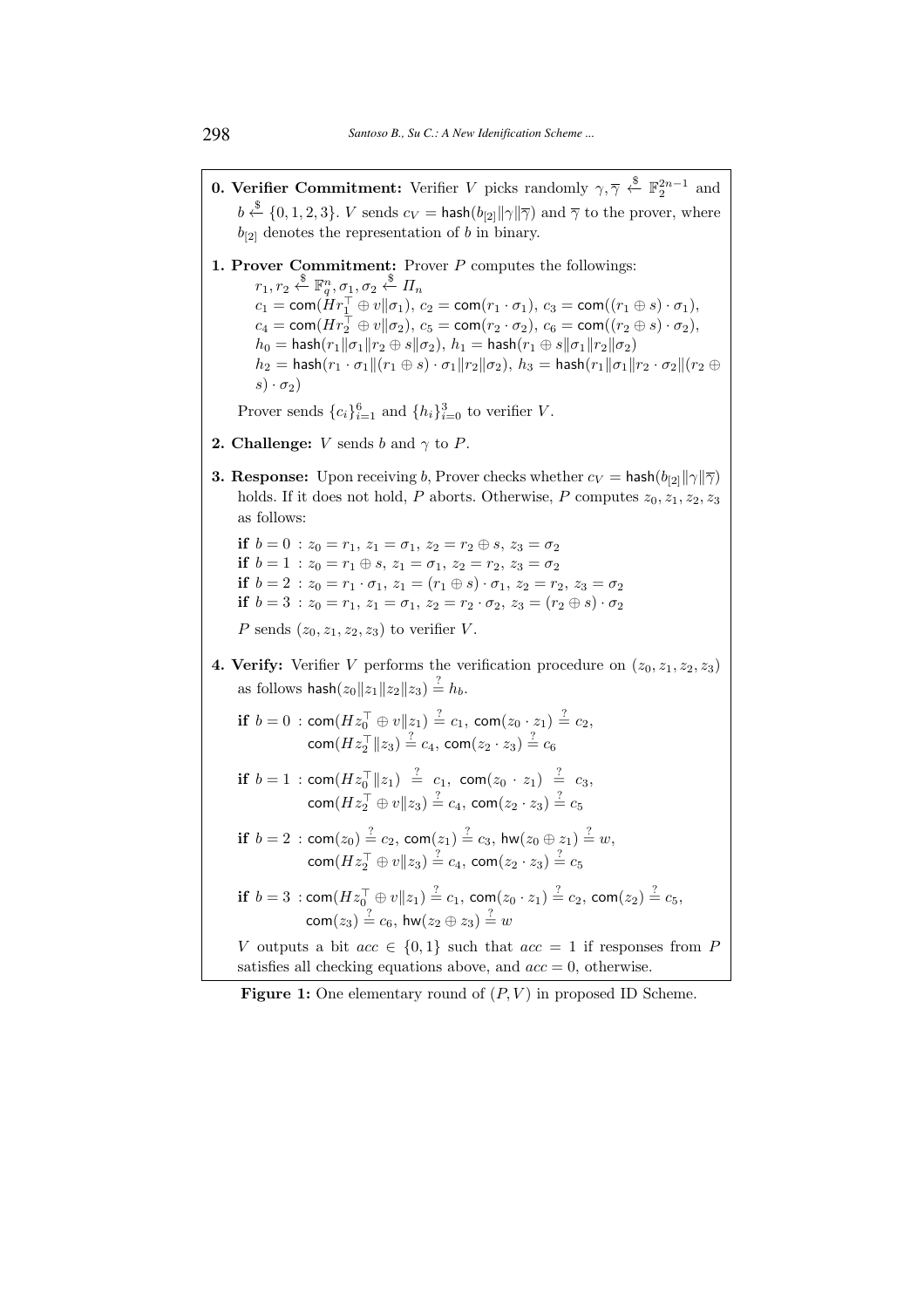**Theorem 4 (Completeness).** Any honest (true) prover  $P$  with the knowledge of secret key who is interacting honestly with an honest verifier V according to the protocol shown in Fig. 1 will always be accepted by the honest verifier  $V$ .

*Proof.* We show that for any true prover  $P$  who performs the "Commitment" and "Response" step using the knowledge of secret key s such that  $Hs^{\top} = v$  and  $hw(s) = w$ , will always pass the checks performed by the honest verifier V who sends challenge  $b \in \{0, 1, 2, 3\}$  to P in "Challenge" step. First, if P is an honest prover, based on the construction of commitments shown in step 1 of Fig. 1, we obtain the following equations.

$$
c_1 = \text{com}(Hr_1^\top \oplus v \| \sigma_1), c_2 = \text{com}(r_1 \cdot \sigma_1),
$$
  
\n
$$
c_3 = \text{com}((r_1 \oplus s) \cdot \sigma_1), c_4 = \text{com}(Hr_2^\top \oplus v \| \sigma_2),
$$
  
\n
$$
c_5 = \text{com}(r_2 \cdot \sigma_2), c_6 = \text{com}((r_2 \oplus s) \cdot \sigma_2)
$$
\n(1)

Now, let us check whether the response  $(z_0, z_2, z_2, z_3)$ , computed by P upon receiving  $b \in \{0, 1, 2, 3\}$  according the "Response" step in Fig. 1, will pass the verification procedure in "Verification" step described in Fig, 1.

**Case**  $b = 0$ : P computes the followings.

$$
z_0 = r_1, z_1 = \sigma_1, z_2 = r_2 \oplus s, z_3 = \sigma_2.
$$
 (2)

And V performs the followings checks.

com
$$
(Hz_0^{\top} \oplus v||z_1) \stackrel{?}{=} c_1, \text{com}(z_1(z_0)) \stackrel{?}{=} c_2,
$$
  
\ncom $(Hz_2^{\top}||z_3) \stackrel{?}{=} c_4, \text{com}(z_3(z_2)) \stackrel{?}{=} c_6$  (3)

Using (2), we can transform the checking equations (3) into the followings.

$$
\operatorname{com}(Hr_1^\top \oplus v \|\sigma_1) \stackrel{?}{=} c_1, \operatorname{com}(\sigma_1(r_1)) \stackrel{?}{=} c_2,
$$
  
\n
$$
\operatorname{com}(H(r_2 \oplus s)^\top \|\sigma_2) = \operatorname{com}(Hr_2^\top \oplus v \|\sigma_2) \stackrel{?}{=} c_4,
$$
  
\n
$$
\operatorname{com}((r_2 \oplus s) \cdot \sigma_2) \stackrel{?}{=} c_6.
$$

Based on (1), it is easy to see that each equation in question above is equal.

**Case**  $b = 1$ : *P* computes the followings.

$$
z_0 = r_1 \oplus s, z_1 = \sigma_1, z_2 = r_2, z_3 = \sigma_2 \tag{4}
$$

And V performs the followings checks.

com
$$
(Hz_0^{\top}||z_1) \stackrel{?}{=} c_1, \text{com}(z_0 \cdot z_1) \stackrel{?}{=} c_3,
$$
  
\ncom $(Hz_2^{\top} \oplus v||z_3) \stackrel{?}{=} c_4, \text{com}(z_2 \cdot z_3) \stackrel{?}{=} c_5$  (5)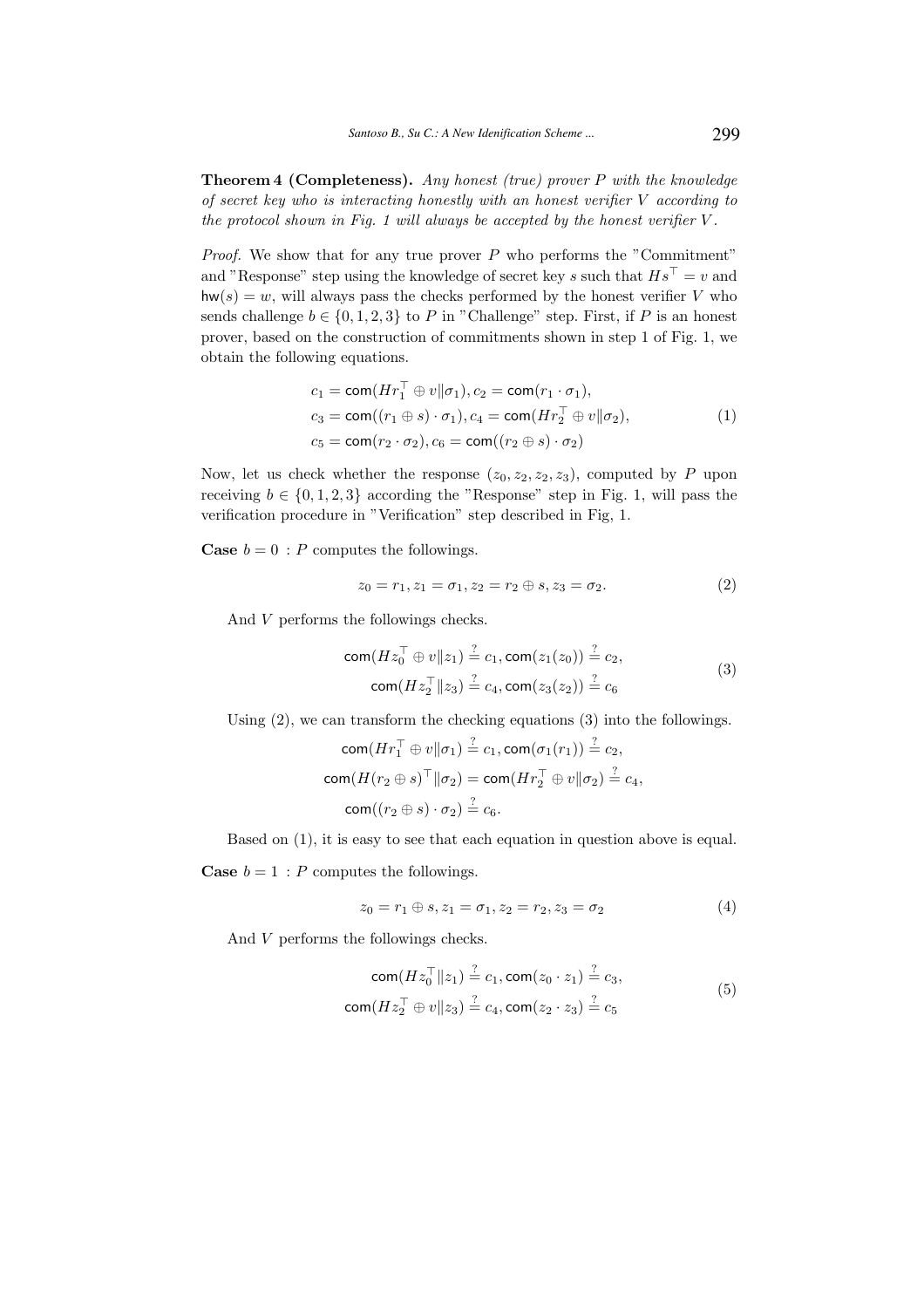Using (4), we can transform the checking equations (5) into the followings.

$$
com(H(r_1 \oplus s)^\top || \sigma_1) = com(Hr_1^\top \oplus v || \sigma_1) \stackrel{?}{=} c_1,
$$
  
\n
$$
com((r_1 \oplus s) \cdot \sigma_1) \stackrel{?}{=} c_3,
$$
  
\n
$$
com(Hz_2^\top \oplus v || z_3) \stackrel{?}{=} c_4, com(z_2 \cdot z_3) \stackrel{?}{=} c_5
$$

Based on (1), it is easy to see that each equation in question above is equal. **Case**  $b = 2$ : *P* computes the followings.

$$
z_0 = r_1 \cdot \sigma_1, z_1 = (r_1 \oplus s) \cdot \sigma_1, z_2 = r_2, z_3 = \sigma_2 \tag{6}
$$

And V performs the followings checks.

com
$$
(z_0)
$$
  $\stackrel{?}{=} c_2$ , com $(z_1)$   $\stackrel{?}{=} c_3$ , hw $(z_0 \oplus z_1)$   $\stackrel{?}{=} w$ ,  
com $(Hz_2^{\top} \oplus v || z_3)$   $\stackrel{?}{=} c_4$ , com $(z_2 \cdot z_3)$   $\stackrel{?}{=} c_5$ 

Using (6), we can transform the above checking equations into the followings.

$$
\operatorname{com}(r_1 \cdot \sigma_1) \stackrel{?}{=} c_2, \operatorname{com}((r_1 \oplus s) \cdot \sigma_1) \stackrel{?}{=} c_3,
$$
  
\nhw(r\_1 \cdot \sigma\_1 \oplus (r\_1 \oplus s) \cdot \sigma\_1) = hw(s \cdot \sigma\_1) = hw(s) \stackrel{?}{=} w,  
\n
$$
\operatorname{com}(Hr_2^\top \oplus v \|\sigma_2) \stackrel{?}{=} c_4, \operatorname{com}(r_2 \cdot \sigma_2) \stackrel{?}{=} c_5
$$

Based on (1), it is easy to see that each equation in question above is equal. **Case**  $b = 3$ : *P* computes the followings.

$$
z_0 = r_1, z_1 = \sigma_1, z_2 = r_2 \cdot \sigma_2, z_3 = (r_2 \oplus s) \cdot \sigma_2 \tag{7}
$$

And V performs the followings checks.

com
$$
(Hz_0^{\top} \oplus v||z_1) \stackrel{?}{=} c_1, \text{com}(z_0 \cdot z_1) \stackrel{?}{=} c_2,
$$
  
com $(z_2) \stackrel{?}{=} c_5, \text{com}(z_3) \stackrel{?}{=} c_6, \text{hw}(z_2 \oplus z_3) \stackrel{?}{=} w$  (8)

Using (7), we can transform the checking equations (8) into the followings.

$$
\operatorname{com}(Hr_1^{\top} \oplus v \|\sigma_1) \stackrel{?}{=} c_1, \operatorname{com}(\sigma_1(r_1)) \stackrel{?}{=} c_2,
$$
  
\n
$$
\operatorname{com}(r_2 \cdot \sigma_2) \stackrel{?}{=} c_5, \operatorname{com}((r_2 \oplus s) \cdot \sigma_2) \stackrel{?}{=} c_6,
$$
  
\n
$$
\operatorname{hw}(r_2 \cdot \sigma_2 \oplus (r_2 \oplus s) \cdot \sigma_2 = \operatorname{hw}(s \cdot \sigma_2) = \operatorname{hw}(s) \stackrel{?}{=} w
$$

Based on (1), it is easy to see that each equation in question above is equal.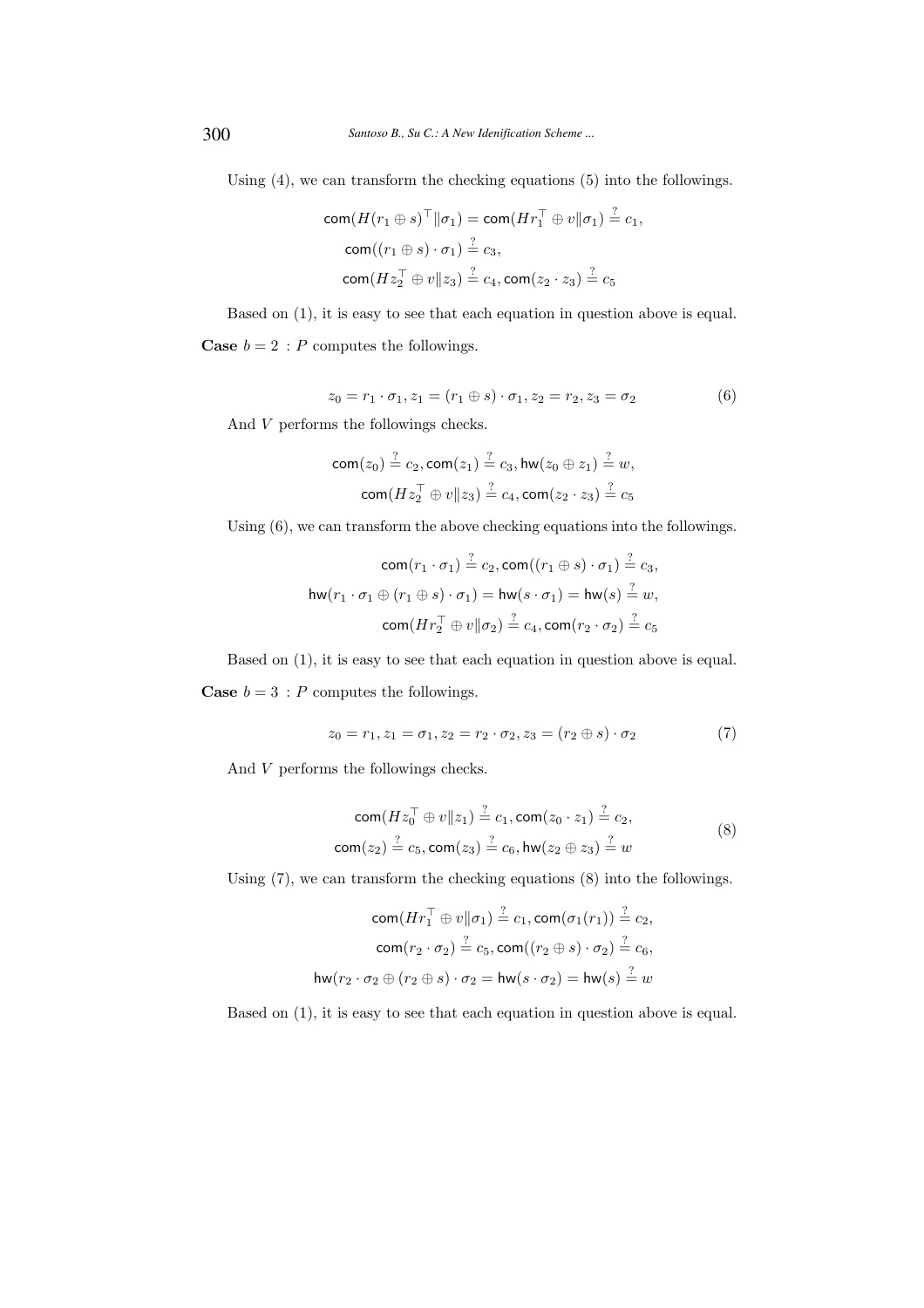Finally, one can easily see that for each  $b$ , the true prover  $P$  always constructs  $h_b$  such that  $h_b = \text{hash}(z_0||z_1||z_2||z_3)$  holds, where  $z_0, z_1, z_2, z_3$  are the responses corresponding to b as indicated above. Hence, we have shown here that the true prover  $P$  is always accepted by the honest verifier  $V$ . This completes the proof of Theorem 4. □

**Definition 5 (Accepting Transcript).** A tuple  $(c, b, z)$  is said to be an accepting transcript if and only if  $c$  is a valid commitment produced by an honest prover, b is a challenge sent by an honest verifier, z is the response from prover to the challenge, and  $(c, b, z)$  passes all checks performed by an honest verifier.

Remark. One can easily see in Fig. 1 that actually, a full communication transcript of one elementary round includes not only commitment  $c$ , challenge  $b$ , and response z, but also includes the hash values  $c_V$ ,  $h_0$ ,  $h_1$ ,  $h_2$ ,  $h_3$ ,  $\gamma$  and  $\overline{\gamma}$ . However, since in this paper we care more about the issue whether the party in the prover side is acting or able to act as a true prover, in this paper we often omit  $c_V$ ,  $\gamma$ ,  $\overline{\gamma}$  when we discuss about the transcript. Also, we often omit  $h_0, h_1, h_2, h_3$  since only  $h_i$  where  $j = b$  is checked by the verifier and  $h_i$  can be easily computed from a valid response of the prover. Other hash values can be generated arbitrarily since they are not checked by the verifier.

## 4 Security Proof

In this section, we will build step by step the security proof for our proposed scheme against quantum adversaries which launch impersonation under concurrent active attacks.

Theorem 6 (Special Soundness). If the commitment function com is computationally binding, then there is an efficient procedure to extract s such that  $Hs^{\top} = v$  and hw(s) = w given: (1) a set of valid commitments c (such as the one created by an honest prover in the "Prover Commitment" step), (2) a tuple of three distinct challenges  $(b^{(1)}, b^{(2)}, b^{(3)})$  such that  $b^{(i)} \neq b^{(j)}$  for any  $i, j, i \neq j$ , and (2) a set of three correct prover's responses  $z^{(b^{(1)})}, z^{(b^{(2)})}, z^{(b^{(3)})}$  such that for each  $i \in \{1, 2, 3\}$ ,  $(c, b^{(i)}, z^{(b^{(i)})})$  is an accepting transcript.

*Proof.* Since the challenge sent by the verifier is selected from the set  $\{0, 1, 2, 3\}$ , we have four possible combinations of three (distinct) challenges  $(b^{(1)}, b^{(2)}, b^{(3)})$ , where  $b^{(i)} \in \{0,1,2,3\}, b^{(i)} \neq b^{(j)}$ , for any distinct  $(i, j)$ . It is sufficient to show that from the responses of each challenge combination, we can compute s described above efficiently. Since we assume that com is computationally binding, we can assume that if  $com(x) = com(y)$  for some  $x, y$ , then  $x = y$  must hold.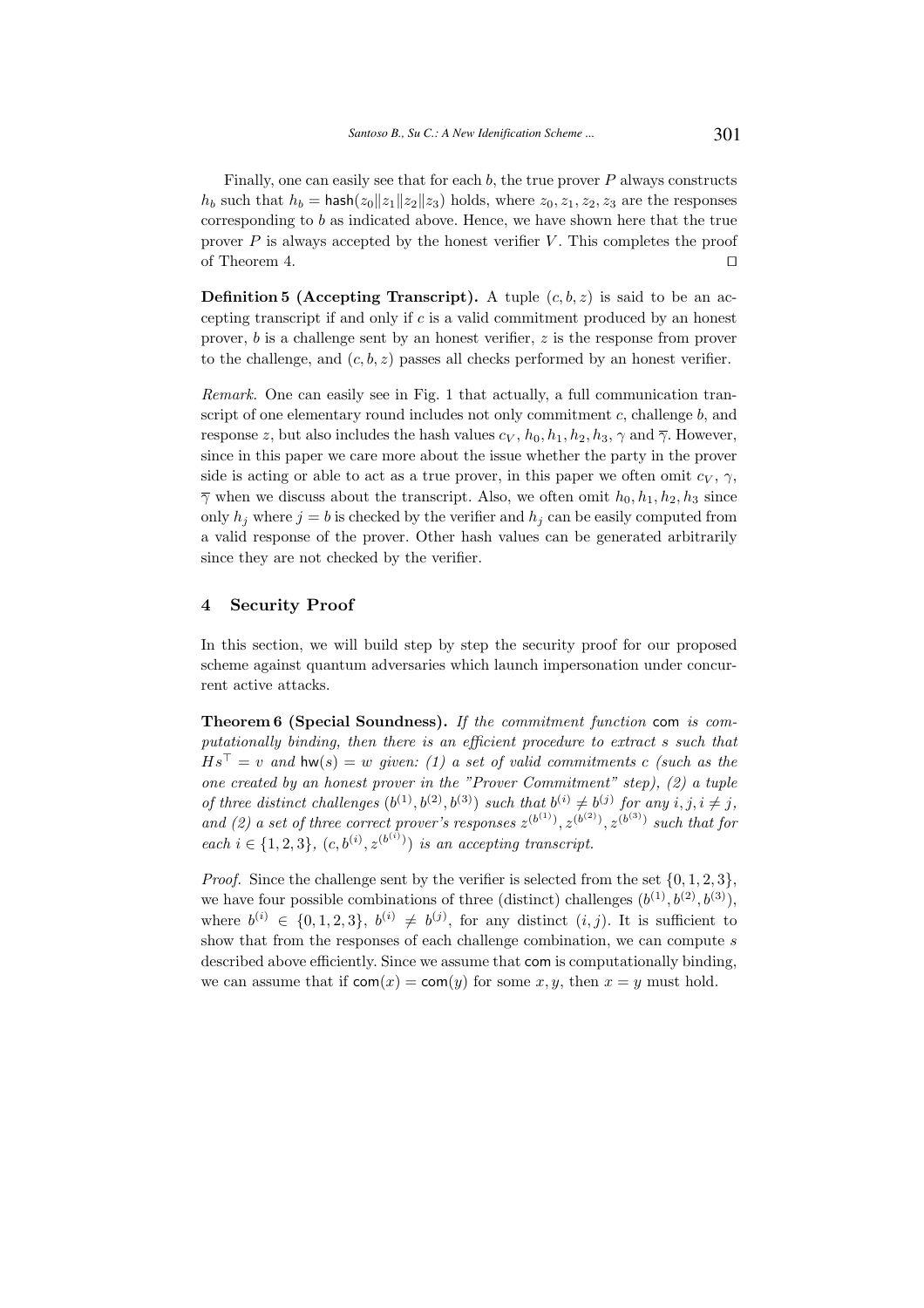1. Case  $(b^{(1)}, b^{(2)}, b^{(3)}) = (0, 1, 2)$ 

From the head part of  $c_1$  we have  $Hz_0^{(0)\top} \oplus v = Hz_0^{(1)\top}$ . Then, the following must hold:

$$
v = H(z_0^{(0)} \oplus z_0^{(1)})^\top.
$$
 (9)

From the tail part of  $c_1$  we have  $z_1^{(0)} = z_1^{(1)}$ . Then, we can set  $\sigma = z_1^{(0)} = z_1^{(1)}$ . Combine this with  $c_2$  and  $c_3$ , we obtain  $z_0^{(2)} = z_0^{(0)} \cdot \sigma$  and  $z_1^{(2)} = z_0^{(1)} \cdot \sigma$ . Then, we obtain as follows.

$$
\begin{aligned} \mathsf{hw}(z_0^{(0)} \oplus z_0^{(1)}) &= \mathsf{hw}((z_0^{(0)} \oplus z_0^{(1)}) \cdot \sigma) \\ &= \mathsf{hw}(z_0^{(0)} \cdot \sigma \oplus z_0^{(1)} \cdot \sigma) \\ &= \mathsf{hw}(z_0^{(2)} \oplus z_1^{(2)}) = w. \end{aligned} \tag{10}
$$

The last equation comes from the property which holds if all verifications for the case  $b^{(3)} = 2$  are correct. Hence, from Eq. (9) and Eq. (10), we can conclude that for this case, we can set  $s = z_0^{(0)} \oplus z_0^{(1)}$ .

2. Case  $(b^{(1)}, b^{(2)}, b^{(3)}) = (0, 1, 3)$ 

From the head part of  $c_4$  we have  $Hz_2^{(1)\top} \oplus v = Hz_2^{(0)\top}$ . Then, the following must hold:

$$
v = H(z_2^{(0)} \oplus z_2^{(1)})^\top. \tag{11}
$$

From the tail part of  $c_4$  we have  $z_3^{(0)} = z_3^{(1)}$ . Then, we can set  $\sigma = z_3^{(0)} = z_3^{(1)}$ . Combine this with  $c_5$  and  $c_6$ , we obtain  $z_3^{(3)} = z_2^{(0)} \cdot \sigma$  and  $z_2^{(3)} = z_2^{(1)} \cdot \sigma$ . Then, we obtain as follows.

$$
\begin{aligned} \mathsf{hw}(z_2^{(1)} \oplus z_2^{(0)}) &= \mathsf{hw}((z_2^{(1)} \oplus z_2^{(0)}) \cdot \sigma) \\ &= \mathsf{hw}(z_2^{(1)} \cdot \sigma \oplus z_2^{(0)} \cdot \sigma) \\ &= \mathsf{hw}(z_2^{(3)} \oplus z_3^{(3)}) = w. \end{aligned} \tag{12}
$$

The last equation comes from the property which holds if all verifications for the case  $b^{(3)} = 3$  are correct. Hence, from Eq. (11) and Eq. (12), we can conclude that for this case, we can set  $s = z_2^{(0)} \oplus z_2^{(1)}$ .

3. Case  $(b^{(1)}, b^{(2)}, b^{(3)}) = (0, 2, 3)$ 

From the head part of  $c_4$  we have  $Hz_2^{(2)\top} \oplus v = Hz_2^{(0)\top}$ . Then, the following must hold:

$$
v = H(z_2^{(0)} \oplus z_2^{(2)})^\top.
$$
 (13)

From the tail part of  $c_4$  we have  $z_3^{(0)} = z_3^{(2)}$ . Then, we can set  $\sigma = z_3^{(0)} = z_3^{(2)}$ . Combine this with  $c_5$  and  $c_6$ , we obtain  $z_3^{(3)} = z_2^{(2)} \cdot \sigma$  and  $z_2^{(3)} = z_2^{(0)} \cdot \sigma$ .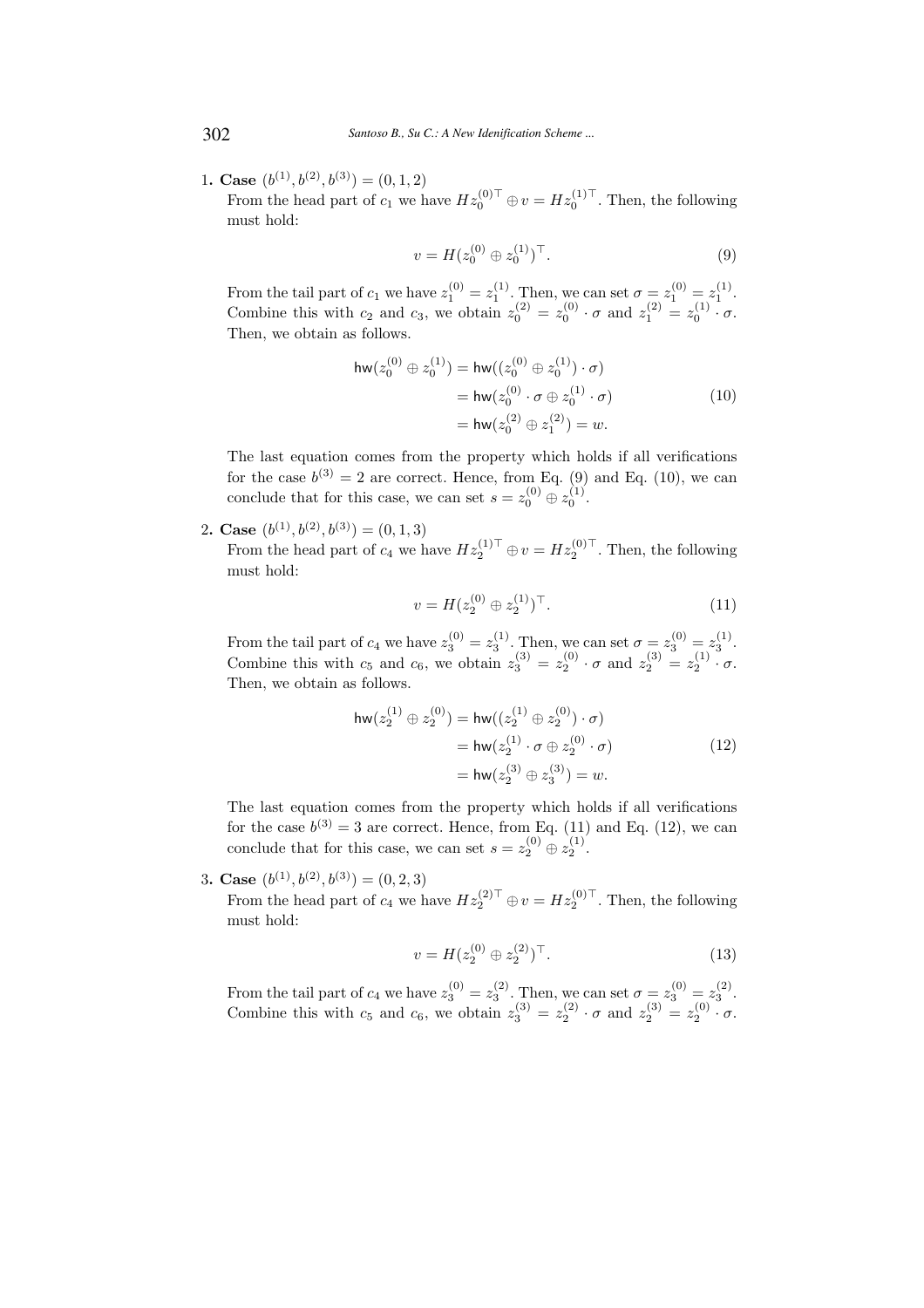Then, we obtain as follows.

$$
\begin{aligned} \mathsf{hw}(z_2^{(2)} \oplus z_2^{(0)}) &= \mathsf{hw}((z_2^{(2)} \oplus z_2^{(0)}) \cdot \sigma) \\ &= \mathsf{hw}(z_2^{(2)} \cdot \sigma \oplus z_2^{(0)} \cdot \sigma) \\ &= \mathsf{hw}(z_2^{(3)} \oplus z_3^{(3)}) = w. \end{aligned} \tag{14}
$$

The last equation comes from the property which holds if all verifications for the case  $b^{(3)} = 3$  are correct. Hence, from Eq. (13) and Eq. (14), we can conclude that for this case, we can set  $s = z_2^{(0)} \oplus z_2^{(2)}$ .

4. Case  $(b^{(1)}, b^{(2)}, b^{(3)}) = (1, 2, 3)$ 

From the head part of  $c_1$  we have  $Hz_0^{(3)\top} \oplus v = Hz_0^{(1)\top}$ . Then, the following must hold:

$$
v = H(z_0^{(3)} \oplus z_0^{(1)})^\top. \tag{15}
$$

From the tail part of  $c_1$  we have  $z_1^{(3)} = z_1^{(1)}$ . Then, we can set  $\sigma = z_1^{(3)} = z_1^{(1)}$ . Combine this with  $c_2$  and  $c_3$ , we obtain  $z_0^{(2)} = z_0^{(3)} \cdot \sigma$  and  $z_1^{(2)} = z_0^{(1)} \cdot \sigma$ . Then, we obtain as follows.

$$
\mathsf{hw}(z_0^{(3)} \oplus z_0^{(1)}) = \mathsf{hw}((z_0^{(3)} \oplus z_0^{(1)}) \cdot \sigma)
$$
  
=  $\mathsf{hw}(z_0^{(2)} \oplus z_1^{(2)}) = w.$  (16)

The last equation comes from the property which holds if all verifications for the case  $b^{(2)} = 2$  are correct. Hence, from Eq. (15) and Eq. (16), we can conclude that for this case, we can set  $s = z_0^{(3)} \oplus z_0^{(1)}$ .

Hence, we have shown that from a valid commitment with any combination of three distinct challenges and the corresponding valid responses, we can extract s as described above. This completes the proof of Theorem 6. □

We need the following lemma to guarantee that we can simulate the provers without secret key in our security proof against impersonation with concurrent active attacks.

Lemma 7 (Simulatability). If com is statistically hiding, there exists an algorithm M such that given the public key and the challenge, produces an accepting transcript of one round identification.

*Proof.* For each challenge  $b' \in \{0, 1, 2, 3\}$ , M proceeds as follows.

1. Case  $b' = 0$  : Choose  $r_1, r'_2$  $\overset{\$}{\leftarrow}$  **F**<sup>n</sup><sub>*q*</sub>,  $\sigma_1$ ,  $\sigma_2$   $\overset{\$}{\leftarrow}$  *Π*<sub>q</sub><sup>n</sup>, then set responses  $z_0$  =  $r_1, z_1 = \sigma_1, z_2 = r'_2, z_3 = \sigma_2$ , and commitments  $c_1 = \text{com}(Hz_0^\top \oplus v||z_1)$ ,  $c_2 = \textsf{com}(z_0 \cdot z_1), c_4 = \textsf{com}(Hz_2^{\top} || z_3), c_6 = \textsf{com}(z_2 \cdot z_3).$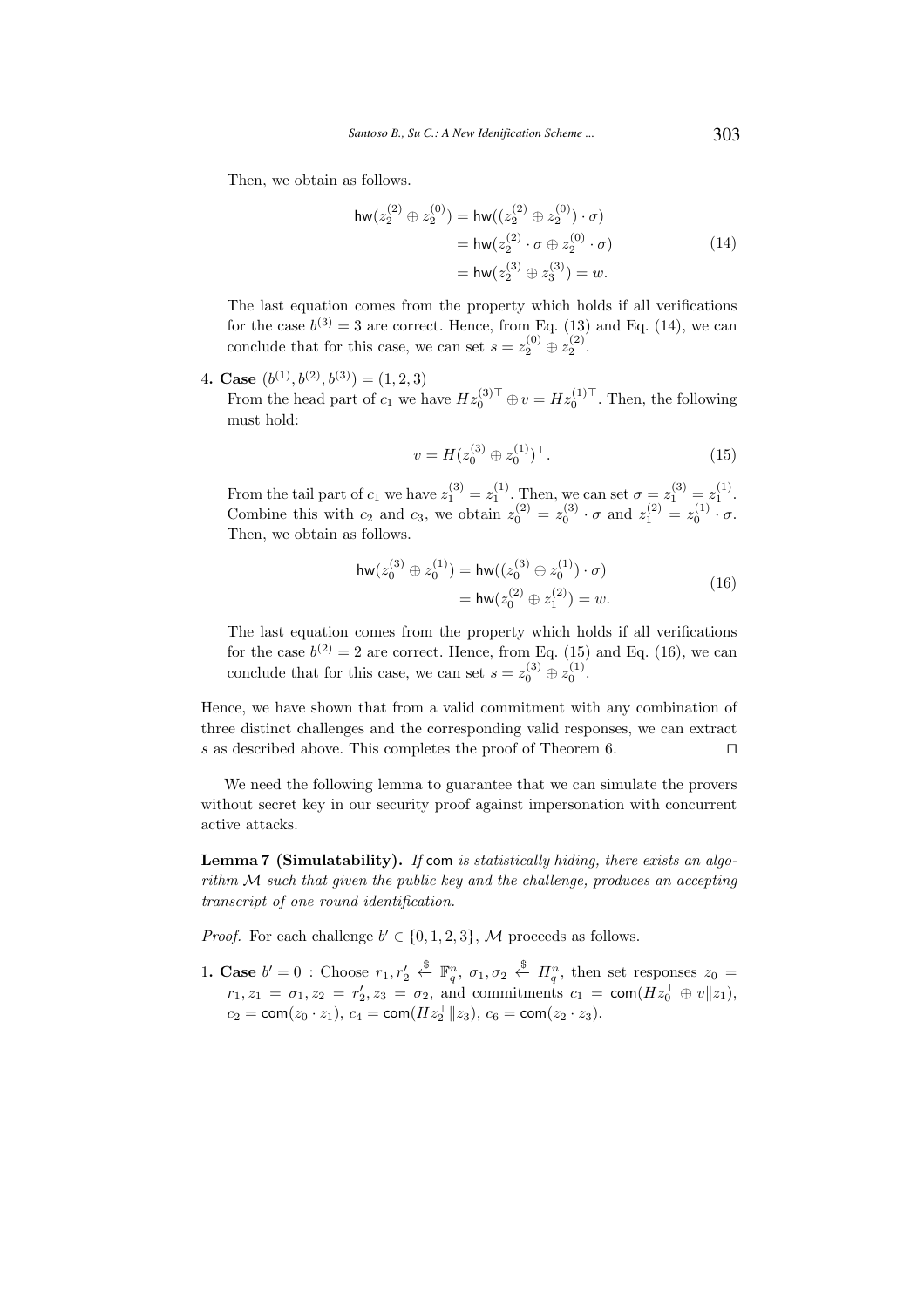- 2. Case  $b' = 1$ : Choose  $r'_1, r_2 \stackrel{\$}{\leftarrow} \mathbb{F}_q^n$ ,  $\sigma_1, \sigma_2 \stackrel{\$}{\leftarrow} \Pi_q^n$ , then set responses  $z_0 =$  $r'_1, z_1 = \sigma_1, z_2 = r_2, z_3 = \sigma_2$ , and commitments  $c_1 = \text{com}(Hz_0^\top \oplus v||z_1)$ ,  $c_3 = \text{com}(z_0 \cdot z_1), c_4 = \text{com}(Hz_2^{\top} \oplus v||z_3), c_5 = \text{com}(z_2 \cdot z_3).$
- 3. Case  $b'=2$ : Choose  $r_1, s', r_2 \stackrel{\$}{\leftarrow} \mathbb{F}_q^n$  s.t.  $\textsf{hw}(s')=w, \sigma_1, \sigma_2 \stackrel{\$}{\leftarrow} \Pi_q^n$ , then set responses  $z_0 = r_1 \cdot \sigma_1$ ,  $z_1 = (r_1 \oplus s') \cdot \sigma_1$ ,  $z_2 = r_2$ ,  $z_3 = \sigma_2$ , and commitments  $c_2 = \textsf{com}(z_0), c_3 = \textsf{com}(z_1), c_4 = \textsf{com}(Hz_2^\top \oplus v \| z_3), c_6 = \textsf{com}(z_2 \cdot z_3).$
- 4. Case  $b' = 3$ : Choose  $r_1, s'r_2 \stackrel{\$}{\leftarrow} \mathbb{F}_q^n$  s.t.  $\text{hw}(s') = w, \sigma_1, \sigma_2 \stackrel{\$}{\leftarrow} \Pi_q^n$ , then set responses  $z_0 = r_1, z_1 = \sigma_1, z_2 = r_2 \cdot \sigma_2, z_3 = (r_2 \oplus s') \sigma_2$ , and commitments  $c_1 = \textsf{com}(Hz_0^{\top} \oplus v \| z_3), c_2 = \textsf{com}(z_0 \cdot z_1), c_5 = \textsf{com}(z_2), c_6 = \textsf{com}(z_3).$

Using the fact that in an accepting transcript  $h_{b'} = \text{hash}(z_0 || z_1 || z_2 || z_3)$  holds, M can easily produce the correct  $h_{b'}$  for each  $b'$ . For other hash values  $h_{i_1}, h_{i_2}, h_{i_3}$ where  $i_j \neq b'$  for  $j = 1, 2, 3, \mathcal{M}$  can pick randomly  $\mu_1, \mu_2, \mu_3 \in \{0, 1\}^{4n}$  and set  $h_{ij} = \mu_j$  for  $j = 1, 2, 3$ . For each case of b', commitments which are not explicitly mentioned above can be constructed easily by putting random values as the inputs since they are not checked during verification. Since com is statistically hiding, the inputs can be considered completely hidden from any algorithm. ⊓⊔

Theorem 8 (Security against Concurrent Active Attacks). Let an algorithm A be an adversary which impersonates a prover in the ID scheme shown in Fig. 1 under concurrent active attacks with probability  $\varepsilon_A$  by launching separate  $q_h$  "quantum" hash queries and interacting with k honest provers concurrently. If SD problem is  $\varepsilon_{SD}$ -hard, then the following holds.

$$
\varepsilon_{\mathcal{A}} - 1/2^{\ell} - 2k\ell q_H / 2^{2n - 1} \leq \varepsilon_{SD}
$$
\n(17)

*Proof.* We will construct an algorithm  $\beta$  which breaks SD problem using  $\mathcal A$ described above. Let  $H \in \mathbb{F}_2^{m \times n}$ ,  $v \in \mathbb{F}_2^m$ ,  $w \in \mathbb{N}$  be the inputs to  $\mathcal{B}$ .  $\mathcal{B}$  sets  $H$ ,  $v$  and  $w$  as the public keys of the ID scheme for  $\mathcal{A}.$ 

Quantum Random Oracle. Based on technique introduced by Unruh [Unruh, 2017], we will use quantum random oracle (QRO) to substitute hash in our proof. First, we randomly select a univariate polynomial  $f(x)$  from  $\mathbb{F}_{2^{4n}}[x]$  with degree  $2q_h$ . Then, we use  $f(x)$  as the core function inside QRO. Precisely, for any (superpositioned) quantum hash queries  $|\psi\rangle = \sum_{x \in \mathbb{F}_{2^{4n}}} \alpha_x |x\rangle$  sent to QRO, QRO will response with  $\sum_{x} \alpha_x |x, f(x)\rangle$ . According to Unruh [Unruh, 2017], no algorithm (including quantum algorithm) will be able to distinguish QRO constructed such as above from a true QRO which picks randomly from uniform distribution.

Simulation of Provers. To simulate the provers *concurrently* for A, for each interaction request from  $A$ ,  $B$  proceeds as follows:

(1) Upon receiving  $c_V$  from A, B computes the set of preimages of  $c_V$ , i.e.,  $f^{-1}(c_V)$ , using algorithm in [Ben-Or, 1981] or [Berlekamp, 1971].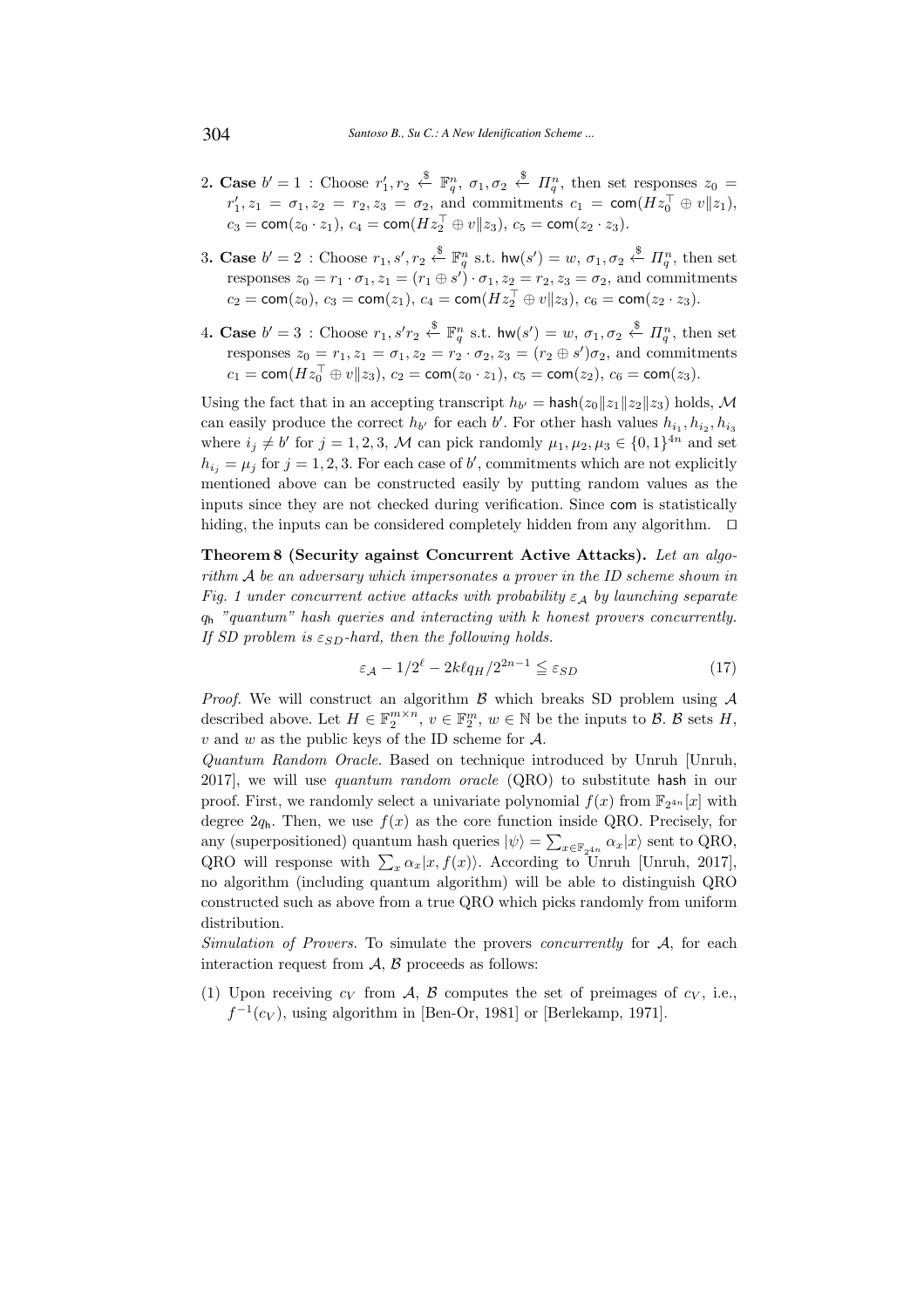- (2) Find  $\mu \in f^{-1}(c_V)$  such that the least  $(2n-1)$  significant bits of  $\mu$  equals to  $\gamma$ . If  $f^{-1}(c_V)$  contains more than one candidate of  $\mu$  with such property, select the one found first.
- (3) Once we got such  $\mu$ ,  $\beta$  sets b' equals to the most two significant bits of  $\mu$ .
- (4) Using the "simulation strategies" shown in the proof of Lemma 7,  $\beta$  construct the commitment and responses corresponding to  $b'$  and sends the commitment to A.
- (5) After receiving b from A, B checks whether  $b = b'$  holds. If  $b \neq b'$ , B aborts. Otherwise,  $\beta$  sends the corresponding response to  $\mathcal{A}$ .

Note that the event that  $b \neq b'$  happens only if the set of preimages of  $c_V$ , i.e.,  $f^{-1}(c_V)$ , contains more than one member with the property that that the least  $(2n - 1)$  significant bits equals to  $\overline{\gamma}$ . Since Unruh [Unruh, 2017] has shown that  $f$  is picked such that it is distinguishable from a random function, we can assume that the least  $(2n - 1)$  significant bits of preimages are distributed uniformly. This means that the probability that the least  $(2n-1)$  significant bits of a member of any preimage set equals to  $\overline{\gamma}$  is  $2^{-(2n-1)}$ . Meanwhile, since f is a 2 $q_H$  degree polynomial, for each  $c_V$ , the size of the set of preimages  $f^{-1}(c_V)$ is at most  $2q_H$ . Hence, for each single  $c_V$ , the probability that  $f^{-1}(c_V)$  contains members with the same  $(2n - 1)$  least significant bits is at most  $2q<sub>H</sub>$ . Note that there are at most  $k \times \ell$  interactions between the prover simulated by  $\mathcal{B}$  and the adversarial verifier A. Therefore, the total probability that  $b \neq b'$  occurs in some interactions is at most  $k\ell \times 2q_H/2^{2n-1}$ .

Extraction of Secret keys. After A stops all interactions with provers (which are simulated by  $\mathcal{B}$ ),  $\mathcal{B}$  starts a new session of identification with  $\mathcal{A}$ . In this session,  $\beta$  acts as the verifier and let  $\mathcal A$  to act as a prover. First,  $\beta$  picks randomly  $\gamma, \overline{\gamma} \overset{\$}{\leftarrow} \mathbb{F}_2^{2n-1}$  and  $b \overset{\$}{\leftarrow} \{0, 1, 2, 3\}$ , then computes  $c_V = \mathsf{hash}(b_{[2]} \| \gamma \| \overline{\gamma})$ , where  $b_{[2]}$  is the representation of b in  $\mathbb{F}_2^2$ . B sends  $c_V$  and  $\overline{\gamma}$  to A. After A sends the commitment,  $\beta$  sends back b, retrieves the responses  $z_0, z_1, z_2, z_3$  from A, and checks their validity according to the description of the ID scheme in Fig. 1. Then B selects two out of  $\{h_j\}_{j=0,1,2,3}$  where  $j \neq b$ . Let those be denoted by  $h_{j_1}$  and  $h_{j_2}$ . B computes the set of preimages  $f^{-1}(h_{j_1})$  and  $f^{-1}(h_{j_2})$ . After parsing each element of the preimages into  $z_0^{(j_1)} \| z_1^{(j_1)} \| z_2^{(j_1)} \| z_3^{(j_1)}$  and  $z_0^{(j_2)} \| z_1^{(j_2)} \| z_2^{(j_2)} \| z_3^{(j_3)}$ respectively according to the sets, by using the same procedure shown in the proof of Theorem 6 on special soundness,  $\beta$  can extract easily s' such that  $Hs'^{\top} = v$  and  $hw(s') = w$  hold.

Note that  $\beta$  can successfully extract the secret key with the above procedure only if we get at least three out of  $h_0, h_1, h_2, h_3$  "properly" created. Here, a hash value  $h_i$  ( $j \in \{0, 1, 2, 3\}$ ) is said to be "properly" created if the set of preimages  $f^{-1}(h_j)$  contains a member which can be parsed into  $z_0^{(j)}||z_1^{(j)}||z_2^{(j)}||z_3^{(j)}$  such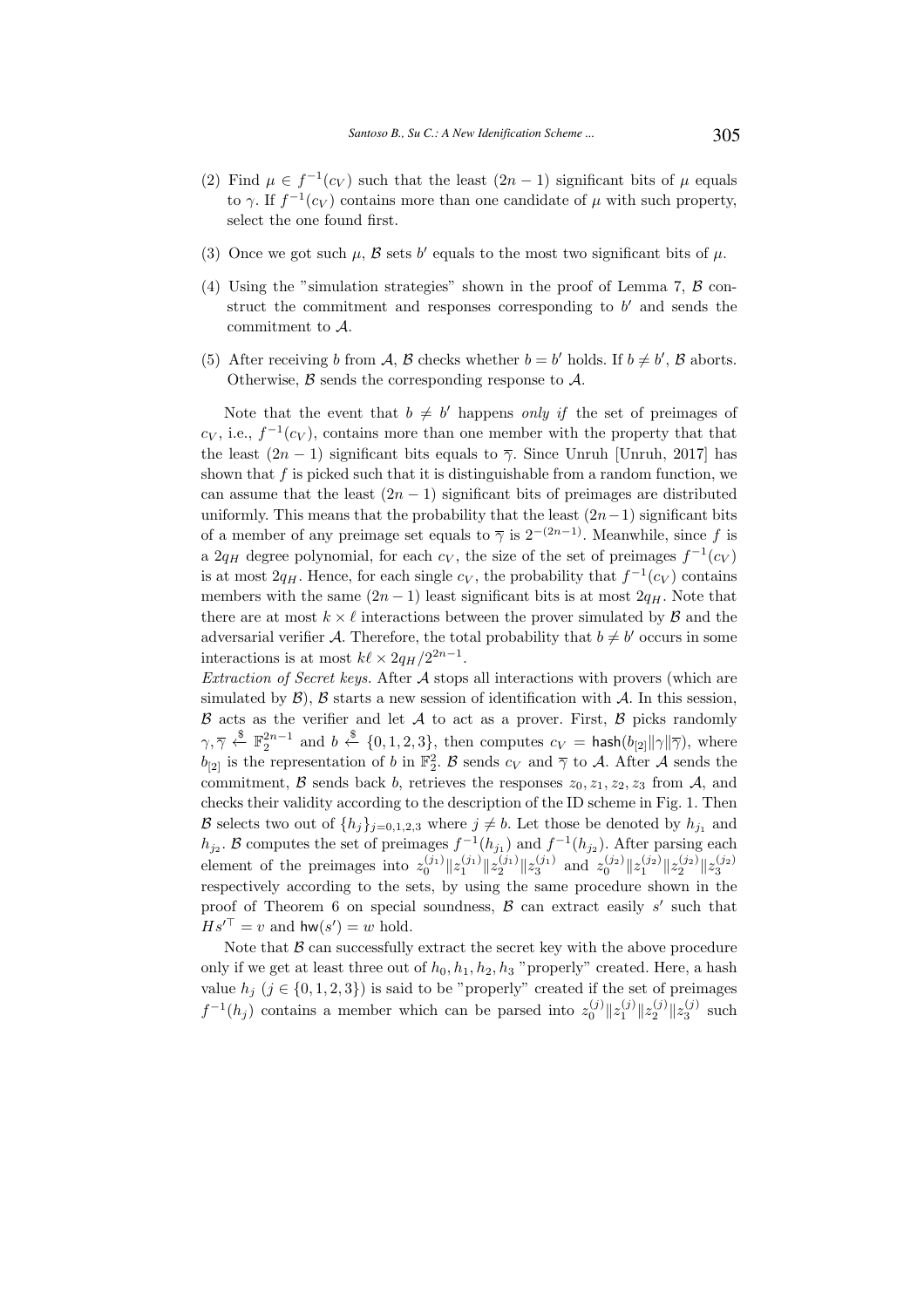that  $z^{(j)} = (z_0^{(j)}, z_1^{(j)}, z_2^{(j)}, z_3^{(j)})$  is a valid response for the challenge j and corresponding commitments. Note that here we do not need to care about the failure of extracting secret key when  $A$  is fail to act as a true prover, i.e., unable to give a valid response which passes the verification check. We only need to care about the probability of fail on extracting the secret key when  $A$  is successfully giving valid responses. Let us look into the following cases.

- **Case 1:** If A "properly" creates three out of  $h_0, h_1, h_2, h_3$ , if A gives a valid response,  $\beta$  will always be able to extract the keys using the above procedure.
- **Case 2:** If A only "properly" creates two out of  $h_0, h_1, h_2, h_3$ , then the probability that B sends the challenge b such that  $h_b$  is properly created is  $2/4 = 1/2$ . Note that here  $\beta$  can not extract the keys. Thus, the probability of failure on extracting the keys in a single elementary round of identification is upperbounded by 1/2. And the probability of failure on extracting the keys in a full identification round consisting of  $\ell$  repetition of elementary rounds is upper-bounded by  $1/2^{\ell}$ .
- **Case 3:** If A only "properly" creates one out of  $h_0, h_1, h_2, h_3$ , then the probability that B sends the challenge b such that  $h_b$  is properly created is 1/4. Note that here  $\beta$  can not extract the keys. The probability of failure on extracting the keys in single elementary round is 1/4. This probability is smaller than the one in Case 2 above.

From the explanation above, it is easy to see that the probability of  $\beta$  failing to extract the keys in a full identification round is upper-bounded by  $1/2^{\ell}$ .

Hence, since the success probability of A impersonating the prover is  $\varepsilon_A$ , the total success probability of  $\beta$  simulating the provers for  $\mathcal A$  and extracting the keys from A is at least  $\varepsilon_A - 1/2^{\ell} - 2k\ell q_H/2^{2n-1}$ . Meanwhile, since B itself is an SD solver algorithm, by assumption, the success probability of  $\beta$  is upperbounded by  $\varepsilon_{SD}$ . This ends the proof of Theorem 8. □

# 5 Conclusions and Future Directions

We have shown a new construction of code-based identification (ID) scheme with provable security against quantum adversaries which launch impersonation under concurrent active attacks. Our security proof is based on the (quantum) hardness of syndrome decoding (SD) problem and uses the quantum random oracle model. We instantiated the quantum random oracle using a randomly picked univariate polynomial with a certain degree. The paradigm we apply to transform the canonical three-pass ID scheme into four-pass ID scheme with security against impersonation by quantum adversaries is independent from the inner procedure of the original ID scheme and SD problem. Therefore, as a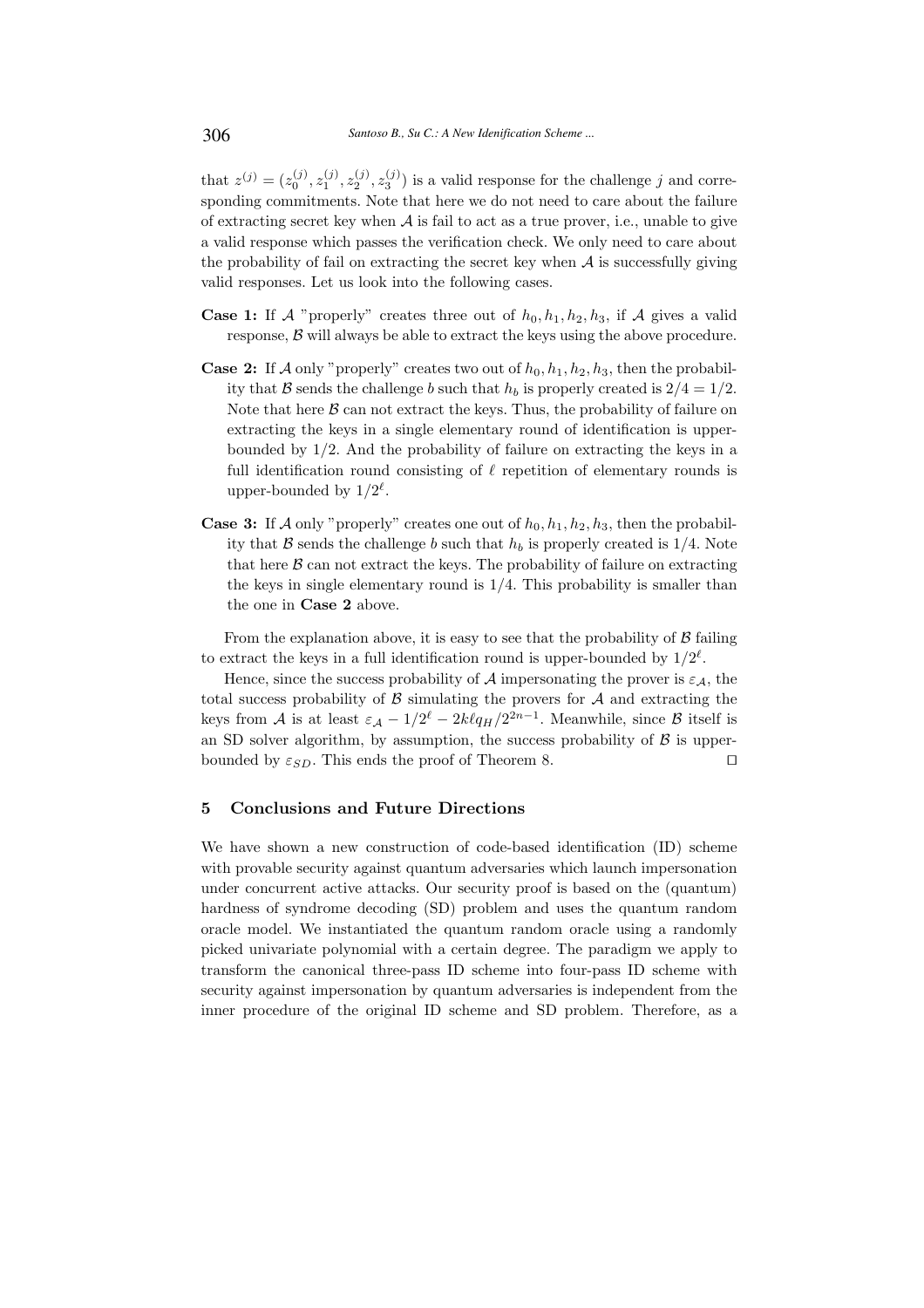final note, we conjecture that our paradigm can be applied to any canonical ID scheme based on computational problems which are supposed to be secure against quantum adversaries (e.g., lattices, multivariate quadratic polynomials, isogeny) to construct a new ID scheme with provable security against quantum adversaries. We leave the proof of our conjecture as the open problem for future works.

# Acknowledgements

Bagus Santoso is supported by JSPS Kiban (B) 18H01438 and JPSPS Kiban(C) 18K11292. Chunhua Su is supported by JSPS Kiban(B) 18H03240 and JSPS Kiban(C) 18K11298.

#### References

- [Ben-Or, 1981] Ben-Or, M. (1981). Probabilistic algorithms in finite fields. In 22nd Annual Symposium on Foundations of Computer Science (sfcs 1981), pages 394–398.
- [Berlekamp et al., 1978] Berlekamp, E., McEliece, R., and Van Tilborg, H. (1978). On the inherent intractability of certain coding problems (corresp.). IEEE Transactions on Information Theory, 24(3):384–386.
- [Berlekamp, 1971] Berlekamp, E. R. (1971). Factoring polynomials over large finite fields\*. In Proceedings of the Second ACM Symposium on Symbolic and Algebraic Manipulation, SYMSAC '71, pages 223–, New York, NY, USA. ACM.
- [Fiat and Shamir, 1986] Fiat, A. and Shamir, A. (1986). How to prove yourself: Practical solutions to identification and signature problems. In CRYPTO '86, volume 263 of Lecture Notes in Computer Science, pages 186–194. Springer.
- [Fischlin, 2001] Fischlin, M. (2001). Trapdoor Commitment Schemes and Their Applications. PhD thesis, Johann Wolfgang Goethe-Universität.
- [Li et al., 2019] Li, Y., Yu, Y., Min, G., Susilo, W., Ni, J., and Choo, K. (2019). Fuzzy identity-based data integrity auditing for reliable cloud storage systems. IEEE Trans. Dependable Sec. Comput., 16(1):72–83.
- [Sakumoto et al., 2011] Sakumoto, K., Shirai, T., and Hiwatari, H. (2011). Public-key identification schemes based on multivariate quadratic polynomials. In CRYPTO 2011, volume 6841 of LNCS, pages 706–723. Springer.
- [Santoso, 2018] Santoso, B. (2018). A new three-pass code-based zero-knowledge identification scheme with cheating probability of exactly half. In International Symposium on Information Theory and Its Applications. IEICE.
- [Stern, 1996] Stern, J. (1996). A new paradigm for public key identification. IEEE Trans. Information Theory, 42(6):1757–1768.
- [Unruh, 2017] Unruh, D. (2017). Post-quantum security of fiat-shamir. In ASI-ACRYPT (1), volume 10624 of Lecture Notes in Computer Science, pages 65–95. Springer.
- [Yu et al., 2017] Yu, Y., Au, M., Ateniese, G., Huang, X., Susilo, W., Dai, Y., and Min, G. (2017). Identity-based remote data integrity checking with perfect data privacy preserving for cloud storage. IEEE Trans. Information Forensics and Security, 12(4):767–778.
- [Yu et al., 2018a] Yu, Y., Li, Y., Du, X., Chen, R., and Yang, B. (2018a). Content protection in named data networking: Challenges and potential solutions. IEEE Communications Magazine, 56(11):82–87.